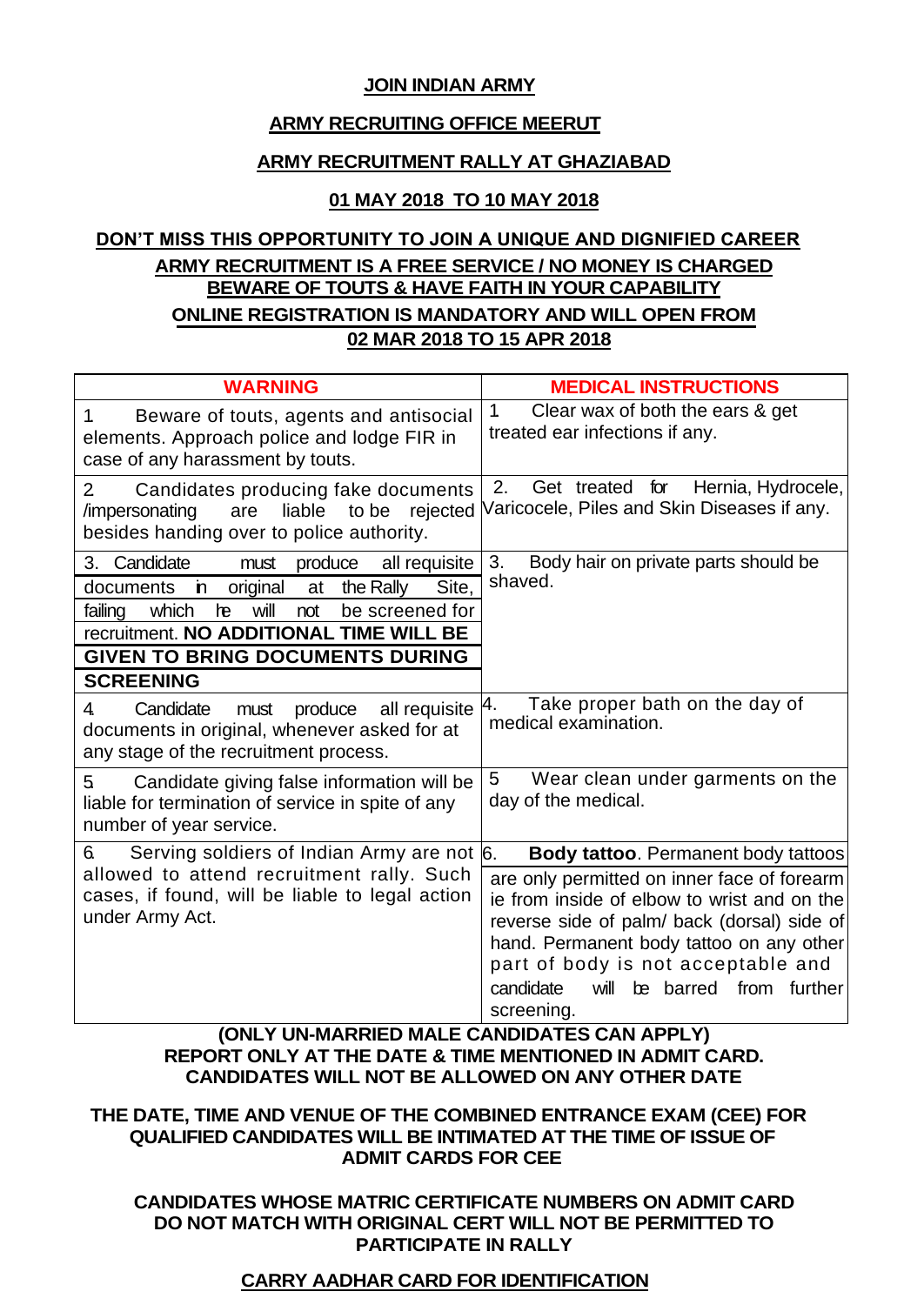# **ARMY RECRUITMENT RALLY AT GHAZIABAD**

## **01 MAY 2018 TO 10 MAY 2018**

# **CATEGORY & PHYSICAL CRITERIA**

| Category                                                                                     | Age (As on<br>01 Oct 2018) | Height<br>(in cm) | Weight<br>(in kg) | <b>Chest</b><br>(in cm) | <b>Born Between (Both</b><br>Dates Inclusive) |
|----------------------------------------------------------------------------------------------|----------------------------|-------------------|-------------------|-------------------------|-----------------------------------------------|
| Soldier GD (All Arms)                                                                        | 17 1/2 - 21 Yrs            | 170               | 50                | 77-82                   | 01 Oct 1997 to<br>01 Apr 2001                 |
| <b>Soldier Technical</b>                                                                     | 17 1/2 - 23 Yrs            | 170               | 50                | 77-82                   | 01 Oct 1995 to<br>01 Apr 2001                 |
| Soldier Technical<br>(Aviation & Ammunition<br>Examiner)                                     | 17 1/2 - 23 Yrs            | 170               | 50                | 77-82                   | 01 Oct 1995 to<br>01 Apr 2001                 |
| <b>Soldier Nursing</b><br>Assistant (AMC) &<br><b>Soldier Nursing</b><br>Assistant (Vet RVC) | 17 1/2 - 23 Yrs            | 170               | 50                | 77-82                   | 01 Oct 1995 to<br>01 Apr 2001                 |
| Soldier Clerk / Store<br><b>Keeper Technical</b>                                             | 17 1/2 - 23 Yrs            | 162               | 50                | $77 - 82$               | 01 Oct 1995 to<br>01 Apr 2001                 |
| Soldier Tradesman                                                                            | 17 1/2 - 23 Yrs            | 170               | 50                | 77-82                   | 01 Oct 1995 to<br>01 Apr 2001                 |

## **RELAXATION IN PHYSICAL CRITERIA**

| <b>Ser</b><br><b>No</b> | Category                                                                                                                                               | Height<br>(Cms) | Weight<br>(Kgs) | <b>Chest</b><br>(Cms) |
|-------------------------|--------------------------------------------------------------------------------------------------------------------------------------------------------|-----------------|-----------------|-----------------------|
| $\overline{1}$ .        | Son of Servicemen/Son of Ex-Servicemen/Son of War<br>Widow/ Son of Widow.                                                                              | 02              | 02              | 01                    |
| 2.                      | Adopted son/son-in-law (if she has no son) of a War<br>Widows of Army.                                                                                 | 02              | 02              | 01                    |
| 3.                      | Sportsmen who have represented India at<br>International level, or represented his State at National<br>level.                                         | 02              | 05              | 03                    |
| 4.                      | Sportsmen who have represented District at State<br>level and University or Regional team at State/<br>National level and secured 1st or 2nd position. | 02              | 05              | 03                    |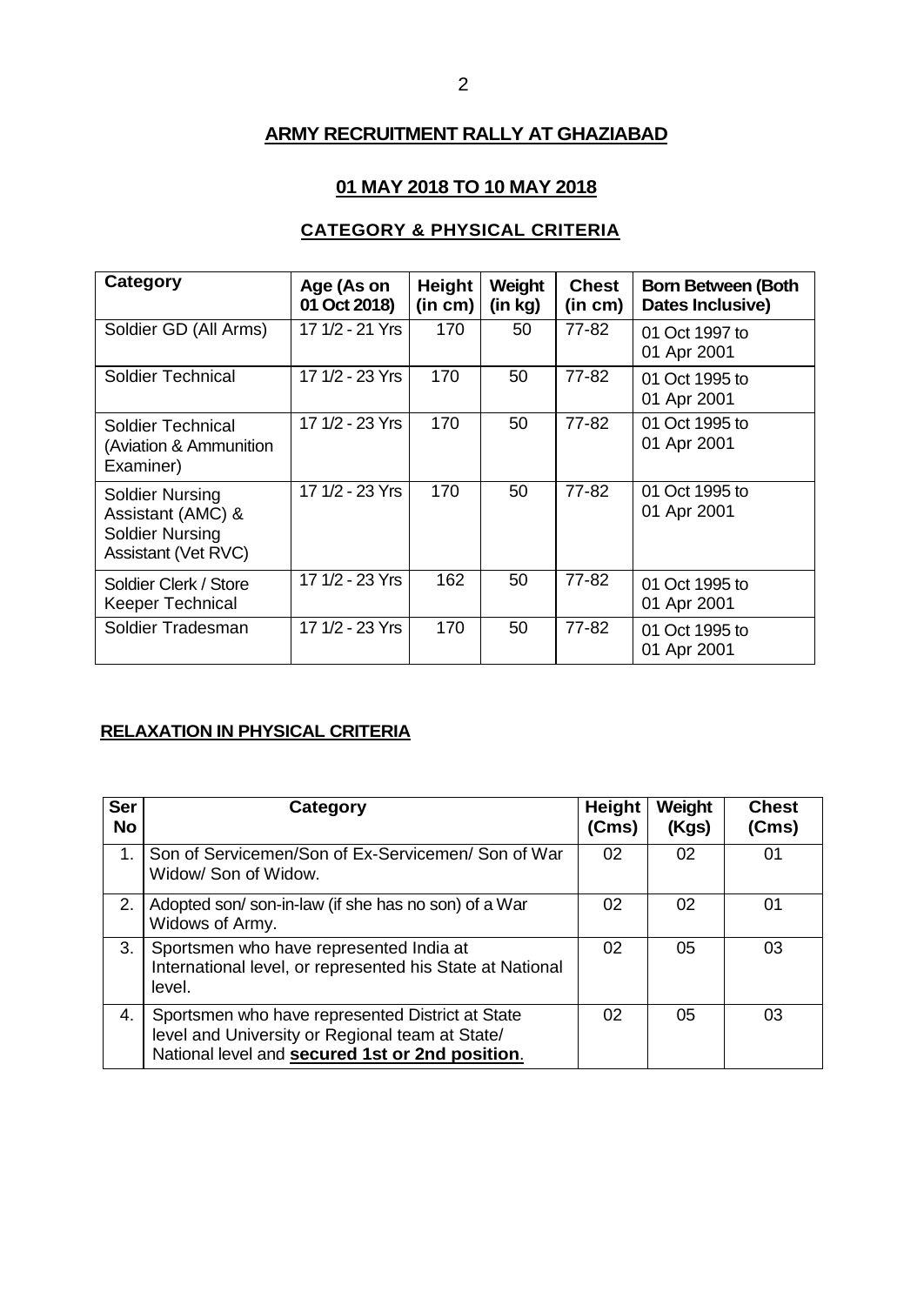## **AWARD OF BONUS MARKS**

| <b>Ser</b> | <b>Category</b>                                                                                     | <b>Soldier</b><br>General<br><b>Duty</b>       | <b>Soldier Clerk/Store Keeper</b><br><b>Technical/ Soldier</b><br><b>Technical (Aviation/</b><br><b>Ammunition) Soldier</b><br><b>Nursing Assistant</b> | <b>Soldier</b><br><b>Tradesmen</b>             |
|------------|-----------------------------------------------------------------------------------------------------|------------------------------------------------|---------------------------------------------------------------------------------------------------------------------------------------------------------|------------------------------------------------|
| 1.         | Son of Servicemen / Son of Ex-<br>Servicemen/Son of War Widow /Son<br>of Widow (One Son only).      | 20 Marks                                       | 20 Marks                                                                                                                                                | 20 Marks                                       |
| 2.         | National Cadets Corps 'A'<br>Certificate.                                                           | 05 Marks                                       | 05 Marks                                                                                                                                                | 05 Marks                                       |
| 3.         | National Cadets Corps 'B'<br>Certificate                                                            | 10 Marks                                       | 10 Marks                                                                                                                                                | 10 Marks                                       |
| 4.         | National Cadets Corps 'C' Certificate Exempted                                                      | from<br>Common<br>Entrance<br>Exam             | 15 Marks                                                                                                                                                | Exempted<br>from<br>Common<br>Entrance<br>Exam |
| 5.         | National Cadets Crops 'C' Certificate<br>holders who have participated in<br>Republic Day Parade.   | Exempted<br>from<br>Common<br>Entrance<br>Exam | <b>Exempted from Common</b><br><b>Entrance Exam</b>                                                                                                     | Exempted<br>from<br>Common<br>Entrance<br>Exam |
| 6.         | Candidates having O+ Level<br>Computer Certificate issued by<br>DOEACC Society.                     |                                                | 15 Marks (For Soldier Clerk/<br>Store Keeper Technical only)                                                                                            |                                                |
|            | Bonus Marks will be Awarded to Outstanding Sportsmen as Follows :-                                  |                                                |                                                                                                                                                         |                                                |
| 7.         | Represented India at International<br>level.                                                        | 20 Marks                                       | 20 Marks                                                                                                                                                | 20 Marks                                       |
| 8.         | Represented State at national level.                                                                | 15 Marks                                       | 15 Marks                                                                                                                                                | 15 Marks                                       |
| 9.         | <b>Represented District at State</b><br>level & secured 1st / 2nd position.                         | 10 Marks                                       | 10 Marks                                                                                                                                                | 10 Marks                                       |
| 10.        | Represented University or<br>Regional Team at State/National<br>level & secured 1st / 2nd position. | 05 Marks                                       | 05 Marks                                                                                                                                                | 05 Marks                                       |

Note:- (i) The candidates seeking above bonus marks must meet the requisite criteria/ conditions on the first day of the Recruitment Rally for which he is applying.

(ii) The above marks are awarded to eligible candidates for overall preparation of merit and not for CEE (Common Entrance Exam). A candidate needs to pass in CEE for bonus marks to be applicable.

(iii) Only one type of bonus marks (Max of the permissible) will be added to the total. To elaborate, Son of Ex-serviceman with NCC "B" certificate appearing for Soldier GD category will be awarded only 20 marks and not 20+10=30 marks.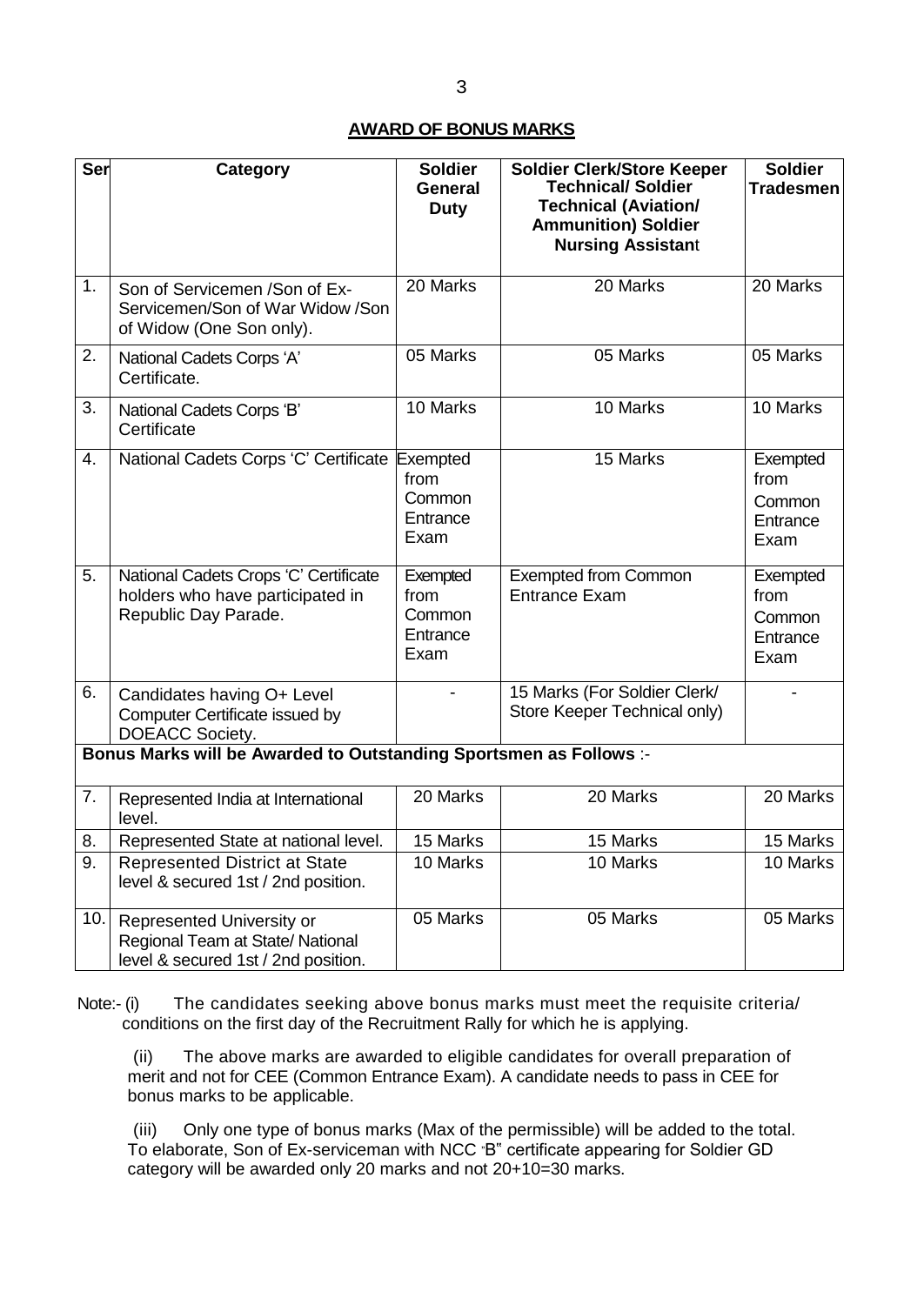# **EDUCATIONAL QUALIFICATION**

| Ser<br><b>No</b>                                                                            | Category                                                                | <b>Educational Qualifications</b>                                                                                                                                                                                                                                                                                                                                                                                                                                     |  |
|---------------------------------------------------------------------------------------------|-------------------------------------------------------------------------|-----------------------------------------------------------------------------------------------------------------------------------------------------------------------------------------------------------------------------------------------------------------------------------------------------------------------------------------------------------------------------------------------------------------------------------------------------------------------|--|
| 1.                                                                                          | Soldier GD<br>(All Arms)                                                | CBSE system of evaluation will be considered as base for all<br>recruitment                                                                                                                                                                                                                                                                                                                                                                                           |  |
|                                                                                             |                                                                         | Class 10th with 33% marks in each subject and 45% in aggregate. No<br>aggregate percentage is considered in case candidate has passed in<br>higher qualification i.e 10+2 and above. However, percentage<br>waiver for candidates having passed in higher qualification is<br>applicable only for the aggregate marks in class 10 <sup>th</sup> but 33%<br>marks in individual subjects is mandatory.                                                                 |  |
|                                                                                             |                                                                         | In case of grading system for CBSE, minimum of D grade (33-40) in<br>individual subjects and overall aggregate of C2 grade or 4.75 points<br>will be considered. Other boards following grading system will follow<br>similar system akin to pass percentage equal to 33% marks in each<br>subject and 45% in aggregate.                                                                                                                                              |  |
| 2.                                                                                          | Soldier Technical<br>(Technical Arms)                                   | Class 12 <sup>th</sup> pass in Science with Physics, Chemistry, Maths and<br>English with 50% marks in aggregate and 40% marks in each subject.                                                                                                                                                                                                                                                                                                                       |  |
| З.                                                                                          | <b>Soldier Technical</b><br>(Avn & Amn<br>Examiner)                     | Same as Soldier Technical<br><b>OR</b><br>Three years Diploma in Engg (Mechanical/ Electrical/<br>Automobiles/<br>Computer Science/ Electronics & Instrumentation) from a recognized<br>Polytechnic Institute.                                                                                                                                                                                                                                                        |  |
| 4.<br>Soldier (Nursing<br>Assistant)/<br>Soldier<br>Technical<br><b>OR</b><br>Dresser (RVC) |                                                                         | 10+2/ Intermediate Exam pass in Science with Physics,<br>Chemistry,<br>Biology and English with Minimum 50% marks in<br>aggregate and<br>minimum 40% in each subject                                                                                                                                                                                                                                                                                                  |  |
|                                                                                             |                                                                         | In case the candidate has a BSc Degree with (Botany/ Zoology/<br>Bio-science) and English, stipulation of percentage in Class 12 <sup>th</sup><br>is<br>However, the candidate should have studied all the four<br>waived off.<br>specified subjects in Class 12 <sup>th</sup> also.                                                                                                                                                                                  |  |
| 5.                                                                                          | Clerk/<br>Soldier<br><b>Store</b><br>keeper<br><b>Technical Soldier</b> | 10+2/ Intermediate Examination Pass in any stream (Arts, Commerce<br>Should have secured 50% marks in<br>or Science).<br>each subject and<br>60% marks in aggregate in Class 12 <sup>th</sup> . Should have studied English<br>12 <sup>th</sup> or Class 10 <sup>th</sup> and<br>and Maths/Accounts/Book Keeping in Class<br>should have secured min 50% marks in each<br>of these subjects,<br>whether studied in Class 12 <sup>th</sup> or Class 10 <sup>th</sup> . |  |
| 6.                                                                                          | Soldier Tradesman                                                       | 10th<br>Simple Pass except for Mess Keeper and House Keeper,<br>who may be 8th Simple Pass.                                                                                                                                                                                                                                                                                                                                                                           |  |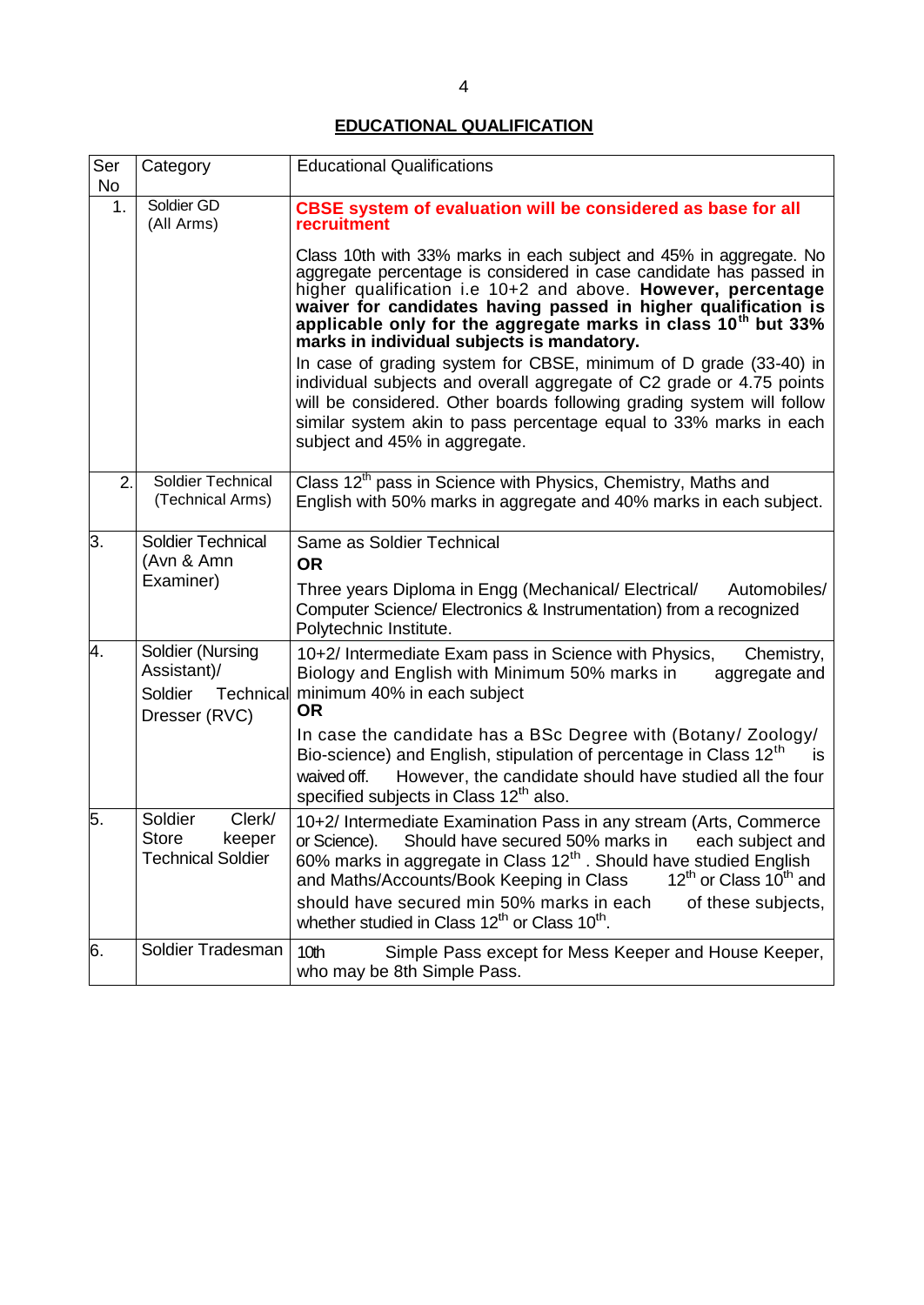| Ser<br>No | Test            | <b>Criteria</b>                                                                                                                 | <b>Remarks</b>                                                                    |
|-----------|-----------------|---------------------------------------------------------------------------------------------------------------------------------|-----------------------------------------------------------------------------------|
| 1.        | 1.6 KM Run      | Upto 5 Mins 30 Secs- Group-I<br>5 Mins 31 Secs to 5 Mins 45 Secs - Group-II                                                     | Group - I: 60 Marks<br>Group -II: 48 Marks                                        |
| 2.        | Beam (Pull Ups) | 10 Pull Ups - 40 Marks,<br>9 Pull Ups - 33 Marks,<br>8 Pull Ups - 27 Marks,<br>7 Pull Ups - 21 Marks,<br>6 Pull Ups - 16 Marks, | Arms & legs should be<br>straight, feet joined with<br>toes pointing<br>downwards |
| 3.        | 9 Feet Ditch    | Candidates should qualify                                                                                                       | No Marks                                                                          |
| 4.        | Zig-Zag Balance | Candidates should qualify                                                                                                       | No Marks                                                                          |

### **PHYSICAL FITNESS TEST (PFT) (For all Categories / Trades)**

**NOTE**: The above are **minimum prescribed standards and do not guarantee selection** as a right to candidates achieving them, since the selection process is based on performance higher than the minimum laid down standard with a view to select the best for the Army.

## **ONLINE REGISTRATION**

1. Online Registration & Online Application is compulsory to attend the Rally. Candidates advised to register themselves and apply for participation in rally between 02 Mar 2018 to 15 Apr 2018 on [http://www.joinindianarmy.nic.in](http://www.joinindianarmy.nic.in/)

2. Only those candidates having VALID ADMIT CARD and AADHAR Card will be allowed in the Rally.

3. **Admit Cards will be available on Indian Army website only after 15 Apr 2018**. Candidates will take a printout of Admit Card on good quality paper in Black & White on LASER PRINTER only.

### **CANDIDATES MUST REPORT TO RALLY SITE ONLY ON THE DATE & TIME MENTIONED IN THE ADMIT CARD**.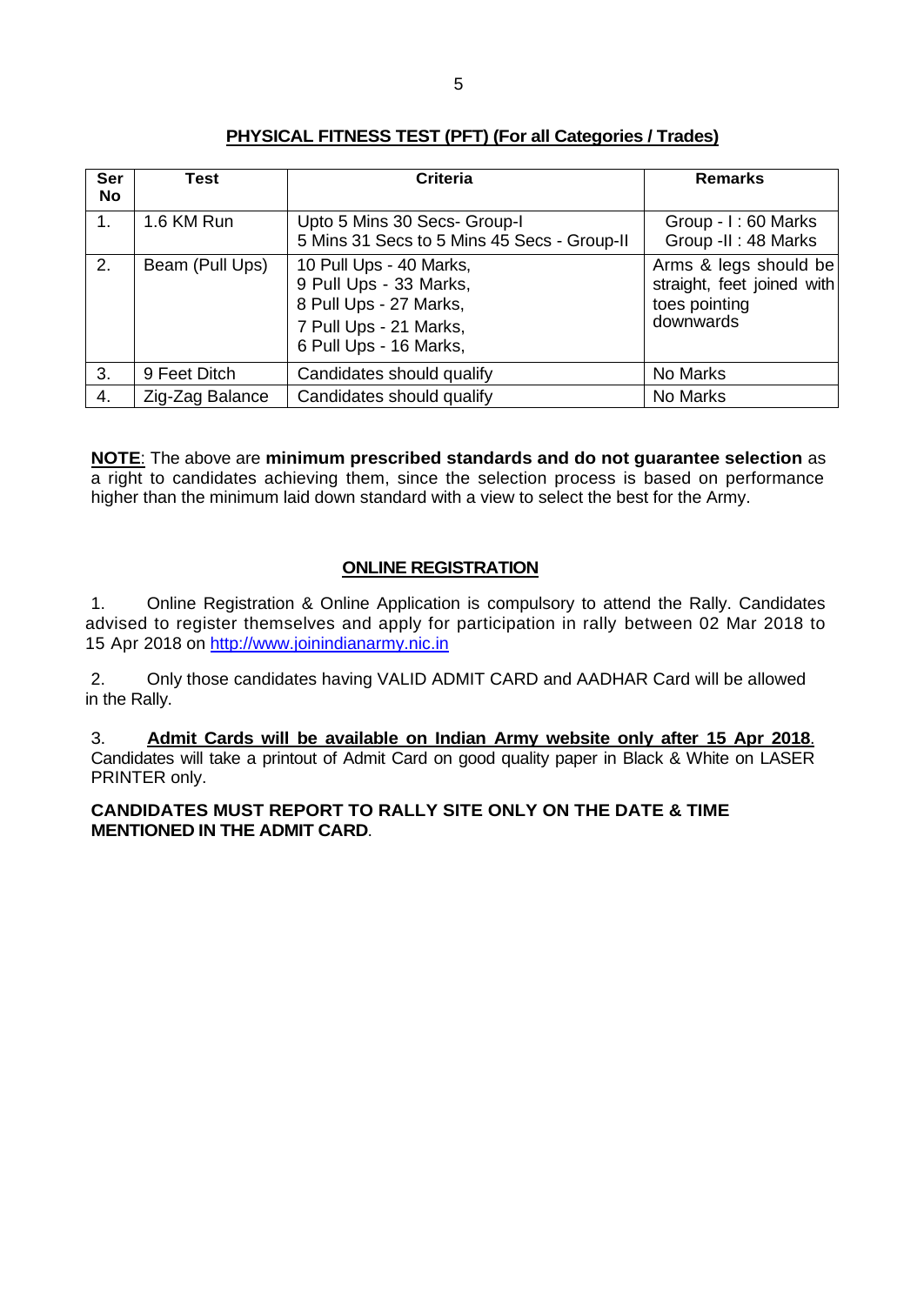### **IMPORTANT INSTRUCTIONS**

1. Registration/ Online Application is mandatory since 01 Oct 2015.

### 2. **Candidate can apply in only one category. If anyone is found registered for multiple trade/ category, he will be disqualified and will not be considered for any trade/ category. Choose wisely before applying**.

3. Personal e-mail ID and Mobile Number is **MUST**. All important messages will be sent to this e-mail ID/ Mobile Number like short listing/ Call letter/ Admit Card for Run/ joining instruction/ result etc. Sharing of e-mail ID and mobile Number is not permitted. Remember the User Name & Password for future use.

4. Candidate"s Name, Father"s Name, Mother"s Name and DOB must be entered exactly as per Matriculation/ 10th Board Certificate.

5. Candidate must enter contact details exactly as per Domicile/ Nativity/ Permanent Residential Certificate.

6. Remember the Roll Number allotted. This Roll Number will be used for tracking of application.

7. 01 Oct 2018 will be taken as effective date of determining age eligibility of candidate. Candidates to produce birth certificate at the time of rough document check.

8. Candidates reporting after 0630hrs will not be allowed to participate in the Rally.

#### 9. **Candidates to undergo Physical Fitness Tests at own risk and expense. Injuries including fatal due to the test during recruiting rally will not be compensated in any manner. The candidates will have no claim what-so-ever against the Govt/ Indian Army.**

10. A Grievance Cell will be established at the rally site to redress any grievances.

11. Those not in possession of required documents will not be permitted for the Rally.

12. All Certificates like Education/Permanent Residence/Nativity/ Domicile/ Caste/ NCC/ Sports etc submitted by candidates during Rally will be verified during pre-enrolment verification. In case of fake/ forged documents/ certificates, FIR will be lodged for fraudulent enrolment and candidate will be handed over to State Police, besides his candidature being cancelled.

13. Selection of candidates will be **PROVISIONAL** even after passing successive stages of screening for recruitment till completion of all the pre-enrolment validation and verification.

14. **Overcrowding**. To avoid over-crowding, **only candidates will be permitted to enter Rally Site** ; Parents/ friends are advised not to accompany candidates. Candidates will not be permitted on any other date less the one mentioned on the Admit Card.

15. **Medical**. Successful candidates will undergo medical examination on the same or next day at the rally site. Decision of medical fitness by Army Medical authority is final and binding.

16. Candidate must carry their AADHAR Card which will be authenticated biometrically at the rally site, failing which; the candidate will not be screened for recruitment. Ensure AADHAR details are matching with the details mentioned in the documents.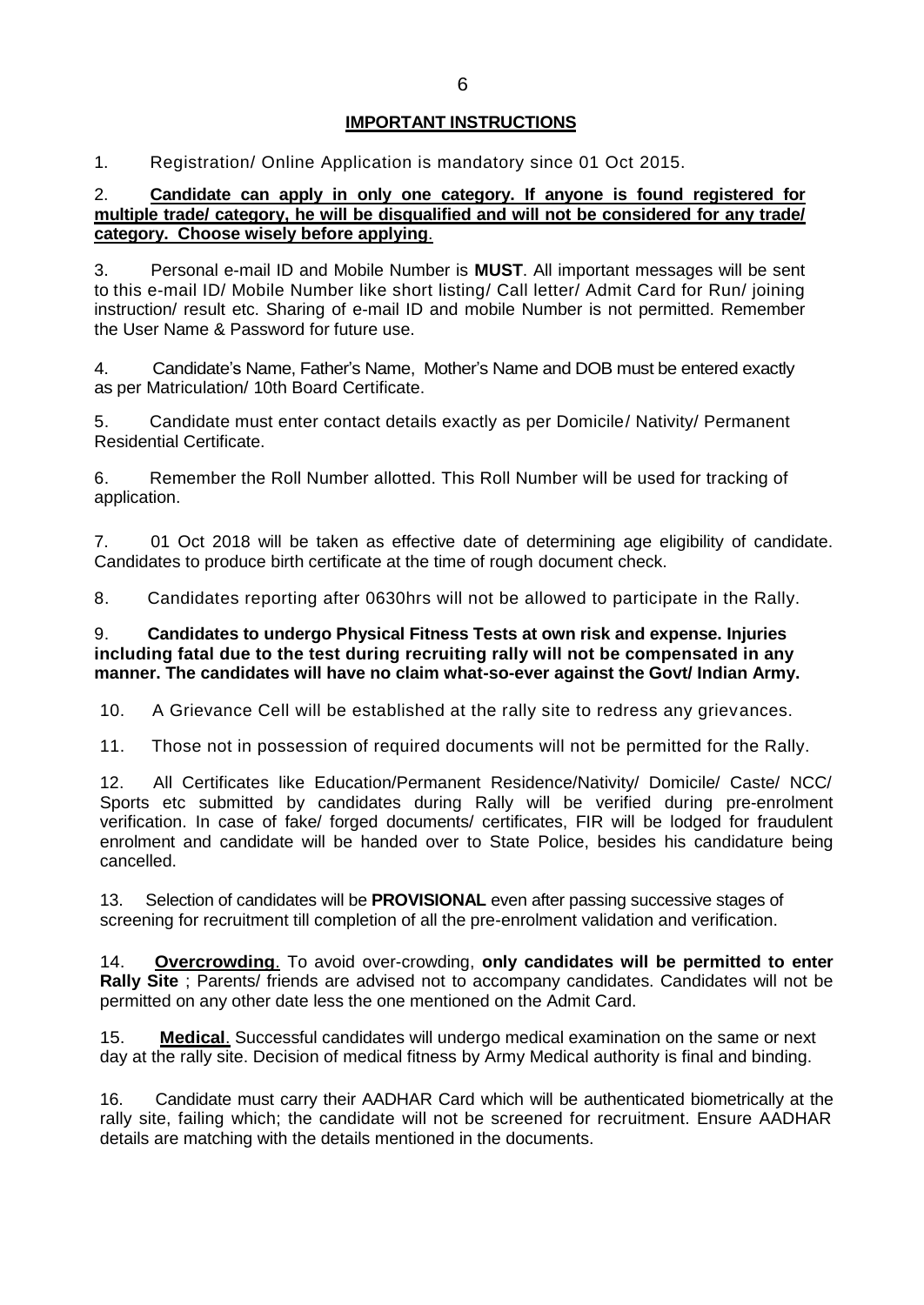## **DOCUMENTS/ CERTIFICATES REQUIRED TO BE CARRIED FOR RALLY**

### 1. **Admit Card**. Printed on Laser Printer on good quality paper (**Do not shrink the size**).

2. **Photograph**. Twenty copies of unattested Passport size colour photographs developed on good quality photographic paper in white background not more than three months old. Computerised/ photoshoped photographs will **NOT be** accepted.

3. **Education Certificates**. All educational qualifications achieved by candidate i.e. Madhyamik/ Intermediate/ Graduation etc from recognised School/ College/ Board/ University. Degree holder candidate will produce Provisional/ Original Degree issued by University.

4. **Domicile Certificate .** Domicile Certificate is required to be issued by DM/ SDM on office letter pad with candidate"s photograph, office round stamp specifying that candidate is Permanent Resident of that village. Temporary/ Ordinary Residential Certificate will not be accepted. Online certificate wherever relevant should be printed on a good quality paper and legible.8

5. **Character Certificate and Un-Married Certificate**. From Village Pradhan/ Sarpanch or Chairman of those candidates, who are staying in city (under municipality), on printed official pad duly affixed with round stamp on the candidate's photograph and Character Certificate valid for six months from date of issue. **Candidates less than 21 years of age should be unmarried and in possession of un-married certificate** endorsed by Gram Pradhan/ Sarpanch or Chairman on the Character Certificate itself. Birth certificate to be carried by candidates during registration and rough document check.

6. **NCC Certificate**. Candidates having NCC A/ B/ C certificates should have photograph of the candidate duly attested by issuing authority. **Provisional NCC A/ B/ C pass certificates will only be accepted if authenticated by concerned NCC Group Commanders**. Certificates issued prior to the date of the run of the candidate will only be accepted.

7. **SOS/ SOEX/ SOW/ SOWW Candidates**. Candidates are required to produce the following documents on the rally site:-

(a) Relationship certificate issued from respective Record Office only duly signed by SRO/CRO with serial No and particular of the Record Officer issuing the Relationship Certificate with office seal/stamp is endorsed.

(b) A declaration on Affidavit on Ten Rupees Non-Judicial Stamp paper prepared by the ESM duly signed by 1st Class/ Executive/ Judicial Magistrate is required to be submitted by the candidate at rally site. The ESM will mention particular of all sons including name, date of birth and their employment/ occupation in the affidavit and declare that "I am willing to avail SOEX benefits for only one son name , whose Date of Birth is [1] . I have not availed SOS/ SOEX benefits for another son earlier, if my statement is found fake/ wrong at later stage, legal action can be initiated against me besides candidature of my son will be cancelled by the military authority. **I shall never challenge for the same in the Hon'ble Court of Law".**

(c) Original Discharge Book of Ex-Serviceman also to be produced, name and date of birth of the candidate must have been recorded in it.

8. **Outstanding Sportsmen Certificate.** Certificate of outstanding sportsmen should have been issued by the Recognised Sports Association/ Sports Federations.

**Outsider Sanction.** Outsider Sanction issued by Recruiting Directorate, IHQ of MoD (Army)/ HQ Recruiting Zone, Lucknow as applicable, in case of candidates from other states.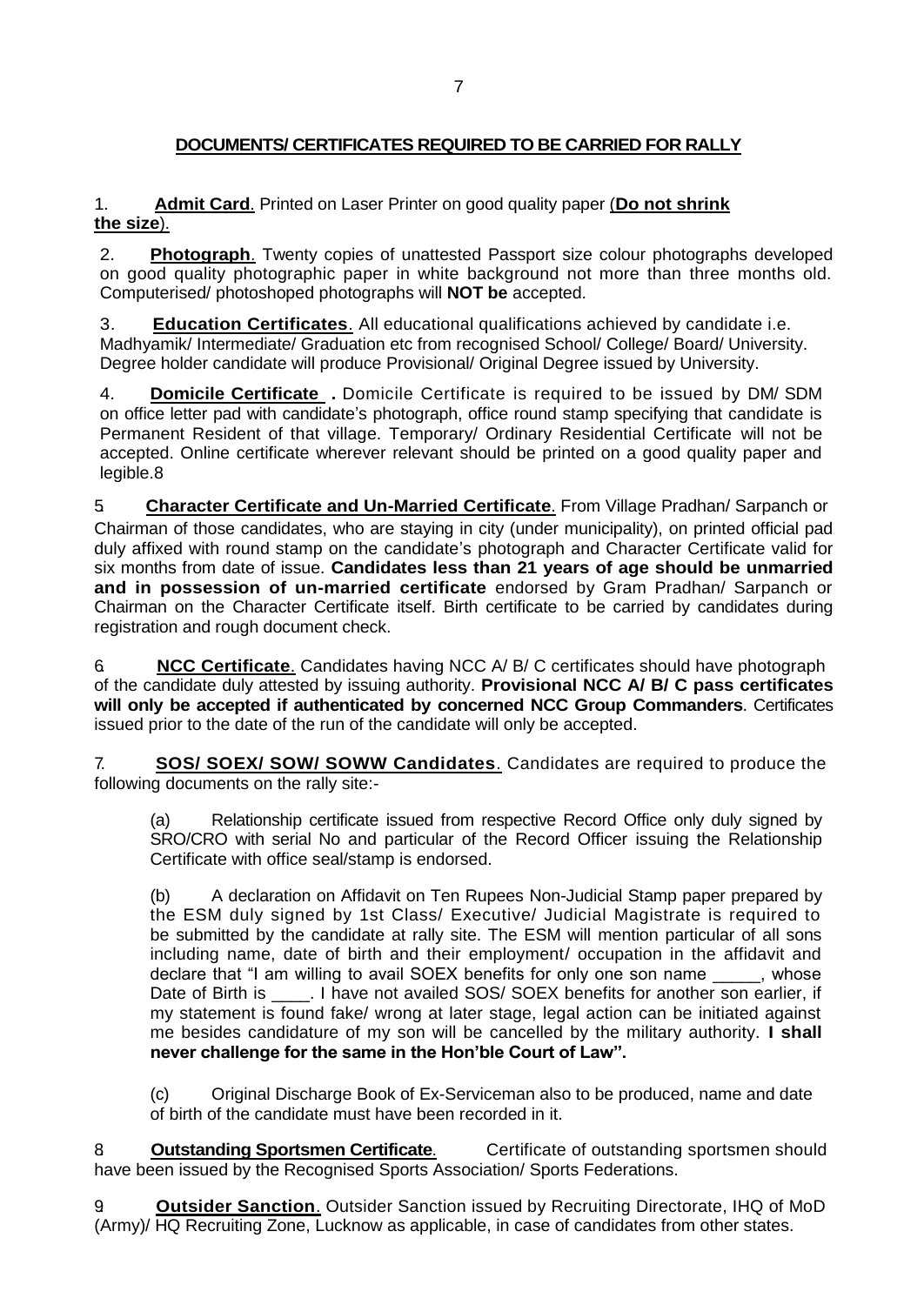10. **Single Bank A/C, PAN Card & Aadhar Card**. Single Bank A/C, PAN Card & Aadhar Card are mandatory documents for final enrolment for purpose of Pay & allowances and **other social benefits scheme.**

11. **Affidavit**. Duly signed by candidate on Rs 10/- Non-judicial Stamp Paper as per specimen duly attested by notary would be submitted by candidate during the Rally Document Check.

12. **Xerox Copies**. All Xerox copies will be self attested as per policy of Govt of India. Candidates must carry two sets of Xerox Copies of all above documents duly self attested.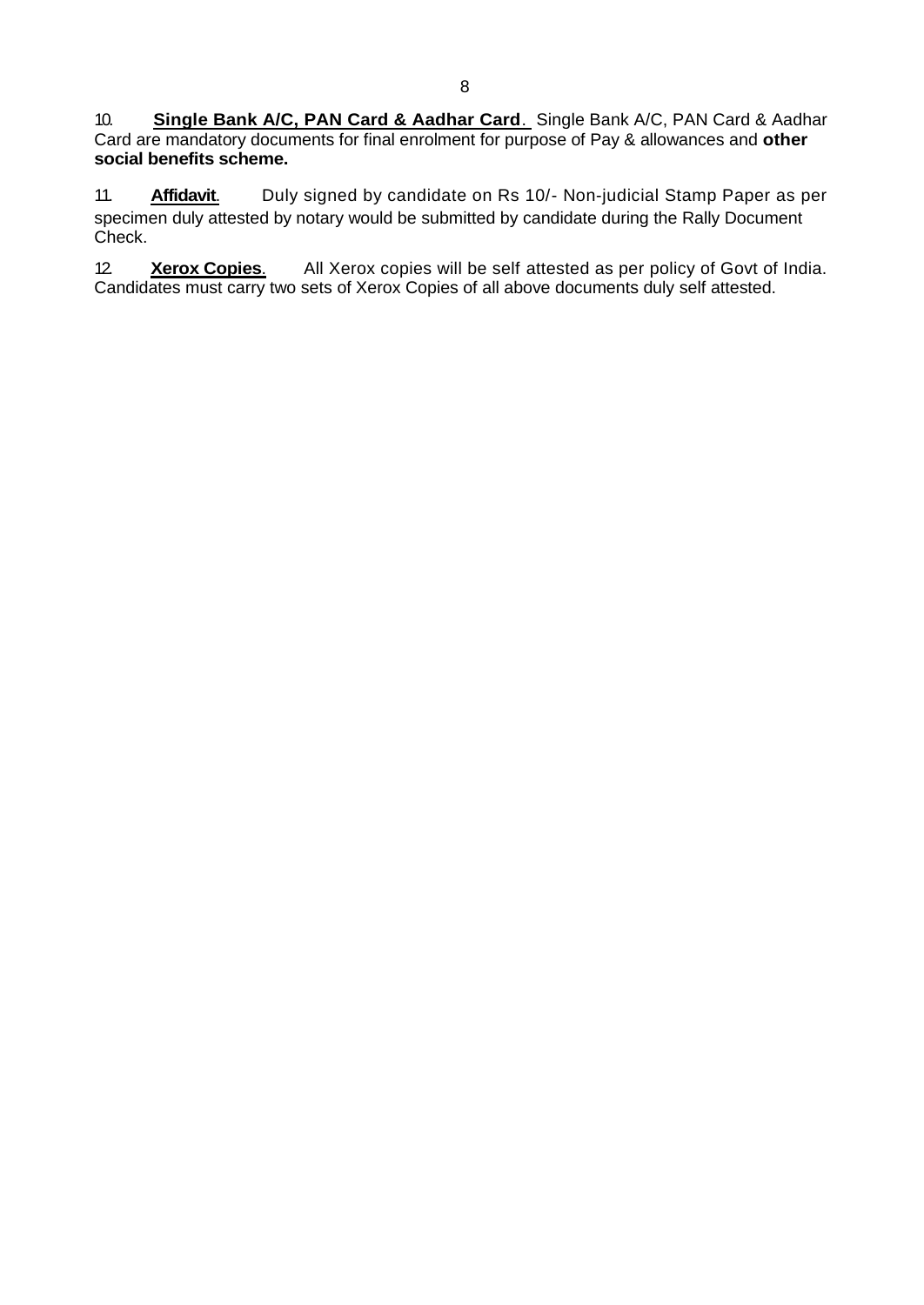### **GENERAL INFORMATION**

1. **Administration**. Candidates are advised to bring sufficient eatables and drinking water with them since recruitment is a time consuming process.

2. Use of any kind of performance enhancing drugs is strictly banned. Candidates having found to have used the same will be debarred from further screening.

3. This Army Recruitment Office is committed to provide fair and impartial recruitment to all candidates irrespective of their class, caste or creed.

4. **Touts**. In the past, a number of candidates have been found victims of touts, fake documents/ impersonation and in the bargain have lost their candidature. Modus operandi/ means used by the touts are as under:-

(a) Issue of fake PFT slips/ impersonation during various stages of rally unfair means/ malpractices. Conduct fake recruitment rallies.

(b) Snatching away original certificates from candidates who have been declared fit at initial stage and thereafter harassing them.

(c) Taking away "ADMIT CARD" from the candidates under plea that they will follow up their results.

(d) Give candidates false assurance of **RECRUITMENT** " as they claim to have links at appropriate level, thereby winning confidence of candidates.

(e) Once a candidate gets through on his own efforts touts demand money in return of the original certificates.

# **ALL THE BEST FOR THE RALLY – JAI HIND**